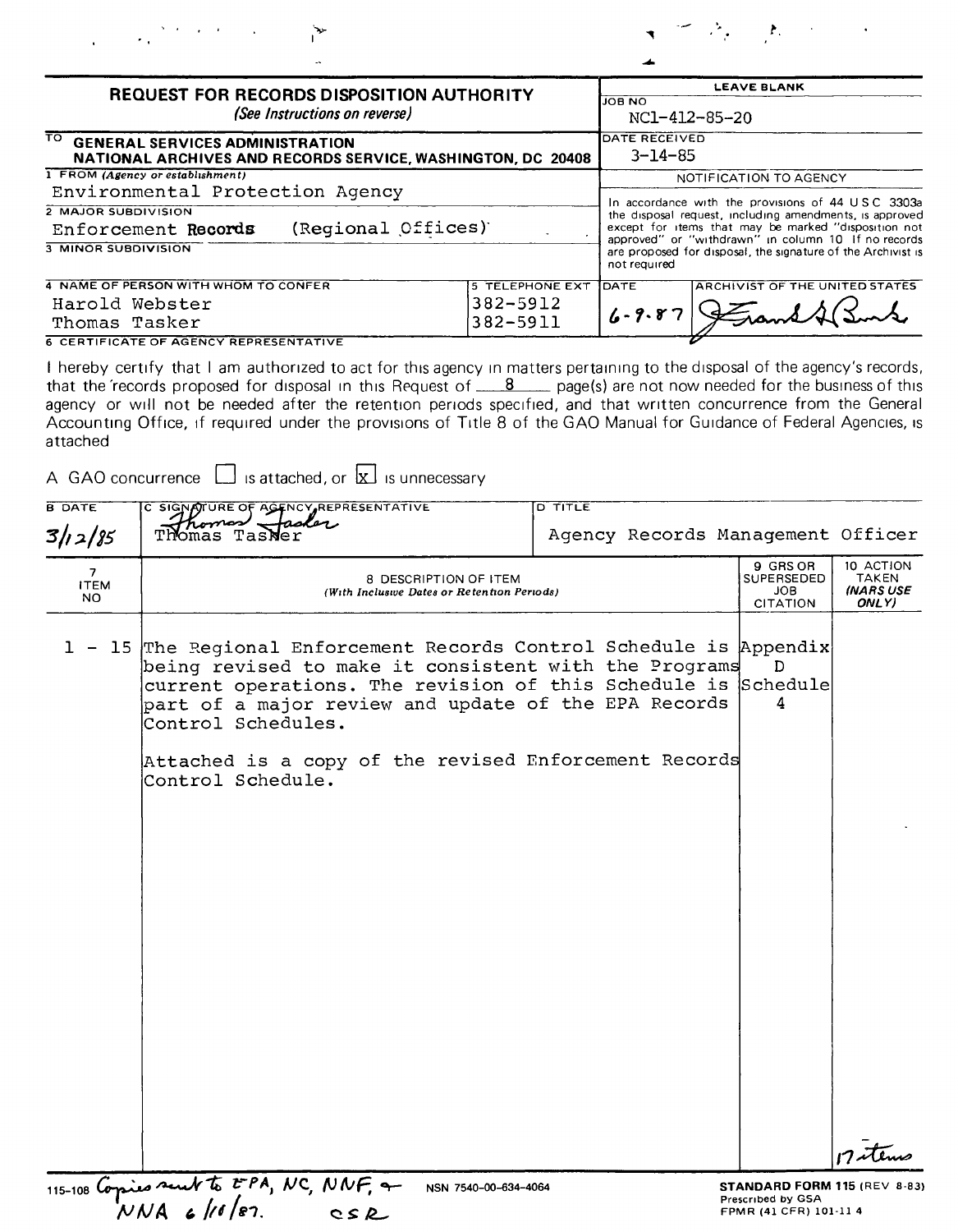|                | TITLE OF SCHEDULE                                                                                                                                                                                                                                                                                                                                                                                                                                                                                                                                                                           | COVERAGE OF SCHEDULE                                                                                                                                                                                                                                                                                                                                                                                                                                                                                                                                                                      |
|----------------|---------------------------------------------------------------------------------------------------------------------------------------------------------------------------------------------------------------------------------------------------------------------------------------------------------------------------------------------------------------------------------------------------------------------------------------------------------------------------------------------------------------------------------------------------------------------------------------------|-------------------------------------------------------------------------------------------------------------------------------------------------------------------------------------------------------------------------------------------------------------------------------------------------------------------------------------------------------------------------------------------------------------------------------------------------------------------------------------------------------------------------------------------------------------------------------------------|
|                | ENFORCEMENT RECORDS                                                                                                                                                                                                                                                                                                                                                                                                                                                                                                                                                                         | REGIONAL OFFICES                                                                                                                                                                                                                                                                                                                                                                                                                                                                                                                                                                          |
| <b>ITEM</b>    | NAME AND DESCRIPTION OF RECORD/FILE                                                                                                                                                                                                                                                                                                                                                                                                                                                                                                                                                         | RETENTION PERIOD AND DISPOSITION                                                                                                                                                                                                                                                                                                                                                                                                                                                                                                                                                          |
| $\mathbf{1}$ . | NPDES Permits File. Contains records used in issuance of<br>pollution discharge permits under the National Pollution Dis-<br>Charge Elimination System (NPDES) program. Permits issued<br>municipal, industrial, agricultural, and Federal facility<br>dischargers by EPA regional offices or authorized state<br>agencies. Records consist of application for permit; corres-<br>pondence with approcant, Corps of Engineers, and certifying<br>agency; copy of public actices and comments; public hearing<br>requests; copy of summary reports and permit rationale; and<br>permit copy. | PAPER RECORD SYSTEM<br>Retention: Retain 5 years.<br>Disposition: Break file when facility ceases to<br>operate or emit pollution. Keep in office 1 year,<br>then transfer to the FRC. Destroy when 5 years<br>old.<br>MICROGRAPHIC RECORD SYSTEM<br>Retention:                                                                                                                                                                                                                                                                                                                           |
|                |                                                                                                                                                                                                                                                                                                                                                                                                                                                                                                                                                                                             | a. Paper Records. Retain until conversion to<br>microform has been completed.<br>Microform Copy (Official Record Copy). Retain<br>$5$ $\sqrt{45}$ .<br>Disposition:<br>a. Paper Records. Reep in office until conversion<br>to microform has been completed and microform is<br>verified for completeness, then destroy.<br>b. Microform Copy (Official Record Copy). Break<br>file when facility ceases to operate or emra pol-<br>lution. Keep in office 1 year, then transfer to<br>the FRC. Destroy when 5 years old.<br>c. Other Microform Copies. Destroy when no longer<br>needed. |
| 2.             | RCRA Permit File. Contains records used in the issuance or<br>denial of a permit to an owner/operator of a facility that<br>treats, stores, or disposes of hazardous wastes under the<br>Resource Conservation and Recovery Act (RCRA) Program.<br>Records consist of the notification form, application for<br>permit (Parts and B), background and supporting documenta-<br>tion, public notice (FR document) announcing receipt of<br>application, comments and records of public meeting, tenta-<br>tive determination to issue/deny permit, statement of basis                         | PAPER RECORD SYSTEM<br>Retention: Retain 5 years.<br>Disposition: Break file when facility ceases to<br>operate or emit pollution. Keep in office l<br>year, then transfer to the FRC. Destroy when 5<br>years old.                                                                                                                                                                                                                                                                                                                                                                       |

|風天 まっつま| エスケビア環境|

 $\sim 10^{-12}$  $\ddot{\phantom{a}}$ 

 $\mathcal{L}(\mathcal{L}^{\text{max}}_{\mathcal{L}}(\mathcal{L}^{\text{max}}_{\mathcal{L}}),\mathcal{L}^{\text{max}}_{\mathcal{L}^{\text{max}}_{\mathcal{L}}})$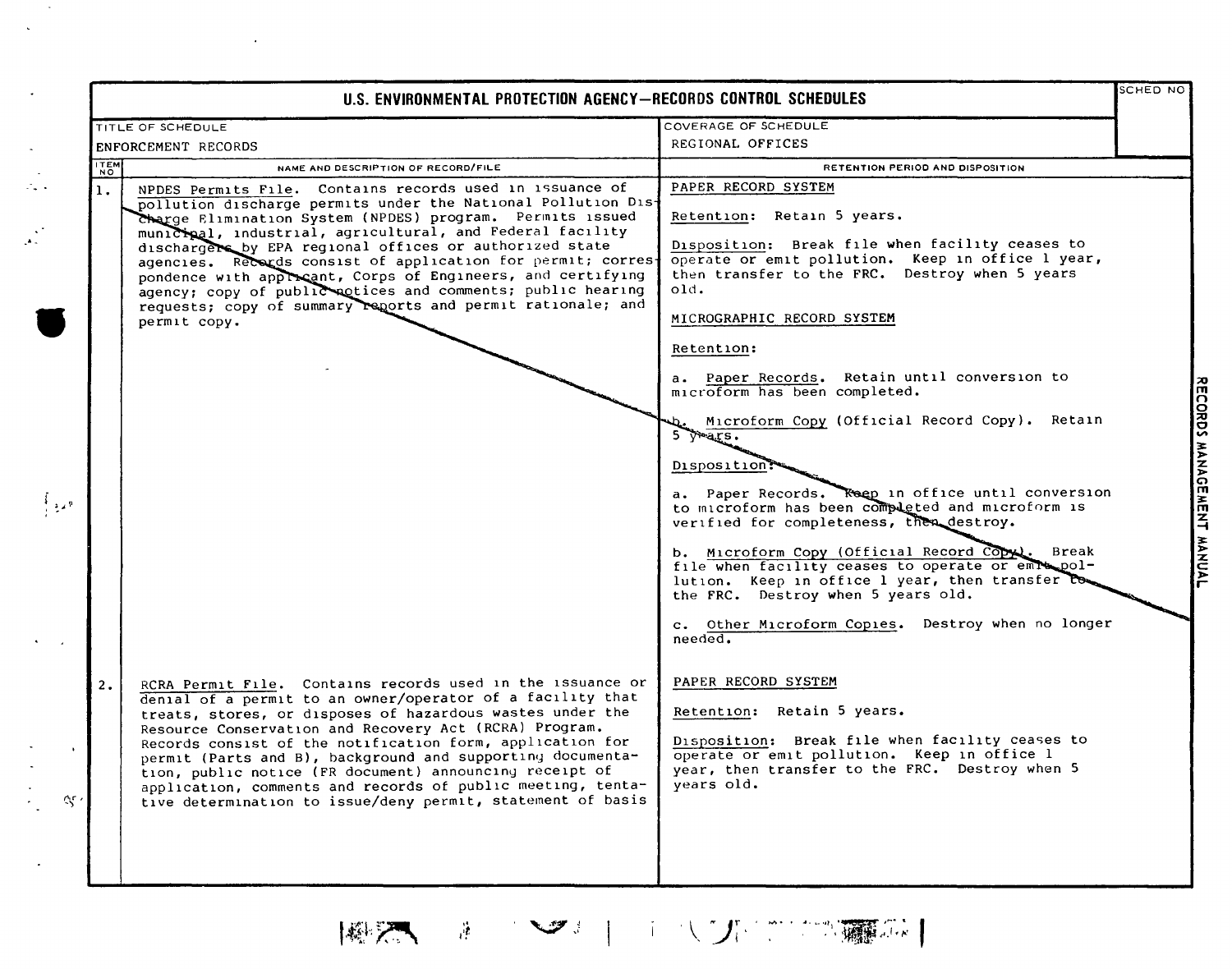|                               | TITLE OF SCHEDULE                                                                                                                                                                                                                                                                                                                                                                                                                                                                                                                                                                                                                                                                                                                                   | COVERAGE OF SCHEDULE                                                                                                                                                                                                                                                                                                                                                                                                                                                                                                         |
|-------------------------------|-----------------------------------------------------------------------------------------------------------------------------------------------------------------------------------------------------------------------------------------------------------------------------------------------------------------------------------------------------------------------------------------------------------------------------------------------------------------------------------------------------------------------------------------------------------------------------------------------------------------------------------------------------------------------------------------------------------------------------------------------------|------------------------------------------------------------------------------------------------------------------------------------------------------------------------------------------------------------------------------------------------------------------------------------------------------------------------------------------------------------------------------------------------------------------------------------------------------------------------------------------------------------------------------|
| ENFORCEMENT RECORDS           |                                                                                                                                                                                                                                                                                                                                                                                                                                                                                                                                                                                                                                                                                                                                                     | REGIONAL OFFICES                                                                                                                                                                                                                                                                                                                                                                                                                                                                                                             |
| <b>ITEM</b><br>$\overline{N}$ | NAME AND DESCRIPTION OF RECORD/FILE                                                                                                                                                                                                                                                                                                                                                                                                                                                                                                                                                                                                                                                                                                                 | RETENTION PERIOD AND DISPOSITION                                                                                                                                                                                                                                                                                                                                                                                                                                                                                             |
|                               | minor facility or fact sheet for major facility, public<br>notice (FR document) announcing EPA approval or denial of<br>permit, comments and records of public hearing, copy of<br>permit, exception reports, closure and post-closure actions,<br>copy of inspection reports, compliance reports, manifests,<br>delisting of hazardous waste(s), correspondence between<br>EPA and the permittee, copy of liability insurance policy<br>or document providing evidence of financial responsibility,<br>records and documentation relating to changes during interim<br>status, and other related records.                                                                                                                                          | MICROGRAPHIC RECORD SYSTEM<br>Retention:<br>a. Paper Records. Retain until conversion to<br>microform has been completed.<br>b. Microform Copy (Official Record Copy). Break<br>file when facility ceases to operate or emit pol-<br>lution. Keep in office 1 year, then transfer to<br>the FRC. Destroy when 5 years old.<br>c. Other Microform Copies. Destroy when no longer                                                                                                                                              |
| 3.                            | Notifications Excluding Treatment, Storage, or Disposal.<br>Contains copy of notification, correspondence between the<br>notifier and EPA, revised notification form, and other<br>appropriate records.                                                                                                                                                                                                                                                                                                                                                                                                                                                                                                                                             | needed.<br>Retention: Retain 3 years.<br>Disposition: Break file when determination has<br>been made that information is not needed. Keep in<br>office 3 years, then destroy.                                                                                                                                                                                                                                                                                                                                                |
|                               | Compliance Files - All Pollution Sources. Contains records<br>used to determine compliance with pollution regulations and<br>to recommend legal enforcement actions if necessary. Speci-<br>fic documents vary from source to source and program to pro-<br>gram, but generally include copies of compliance schedules,<br>permit revisions, monitoring or compliance reports, applica-<br>tions for compliance schedules and requests for schedule<br>waiver or modification. If source appears to be out of com-<br>pliance, file will include letters requesting additional<br>information from the source, technical evaluation reports by<br>regional office, and recommendations for legal action agains<br>the source to enforce compliance. | PAPER RECORD SYSTEM<br>Retention: Retain current plus 5 years.<br>Disposition: Break file each year. Keep in office<br>5 years, then destroy.<br>MICROGRAPHIC RECORD SYSTEM<br>Retention:<br>a. Paper Records. Retain until conversion to<br>microform has been completed.<br>b. Microform Copy (Official Record Copy). Retain<br>current plus 5 years.<br>Disposition:<br>a. Paper Records. Keep in office until conversion<br>to microform has been completed and microform is<br>verified for completeness, then destroy. |

 $\label{eq:3} \frac{1}{2} \int_{\mathbb{R}^3} \left( \frac{1}{2} \left( \frac{1}{2} \right)^2 \right)^{1/2} \left( \frac{1}{2} \right)^{1/2} \left( \frac{1}{2} \right)^{1/2} \left( \frac{1}{2} \right)^{1/2} \left( \frac{1}{2} \right)^{1/2} \left( \frac{1}{2} \right)^{1/2} \left( \frac{1}{2} \right)^{1/2} \left( \frac{1}{2} \right)^{1/2} \left( \frac{1}{2} \right)^{1/2} \left( \frac{1}{2} \right)^{1/2}$ 

 $\begin{array}{l} \frac{\partial^2 \mathcal{L}^2}{\partial \mathcal{L}} \left( \frac{\partial \mathcal{L}^2}{\partial \mathcal{L}^2} \right) \\ \frac{\partial \mathcal{L}^2}{\partial \mathcal{L}^2} \left( \frac{\partial \mathcal{L}^2}{\partial \mathcal{L}^2} \right) \left( \mathcal{L}^2 \right) \end{array}$ 

7

 $\begin{picture}(220,20) \put(0,0){\line(1,0){10}} \put(15,0){\line(1,0){10}} \put(15,0){\line(1,0){10}} \put(15,0){\line(1,0){10}} \put(15,0){\line(1,0){10}} \put(15,0){\line(1,0){10}} \put(15,0){\line(1,0){10}} \put(15,0){\line(1,0){10}} \put(15,0){\line(1,0){10}} \put(15,0){\line(1,0){10}} \put(15,0){\line(1,0){10}} \put(15,0){\line($ 

 $\mathcal{A}$ 

 $\bar{\mathbf{r}}$ 

 $\cdot$ 

 $\frac{1}{2}$  .

 $\mathcal{A}_{\mathcal{A}}$ 

 $\overline{\phantom{a}}$ 

 $\cdot$ 

! I \_ "'''g' <sup>I</sup> \ I ' ',~ -" ••**tot·**

**RECORD.** S<br>"\* where we have to the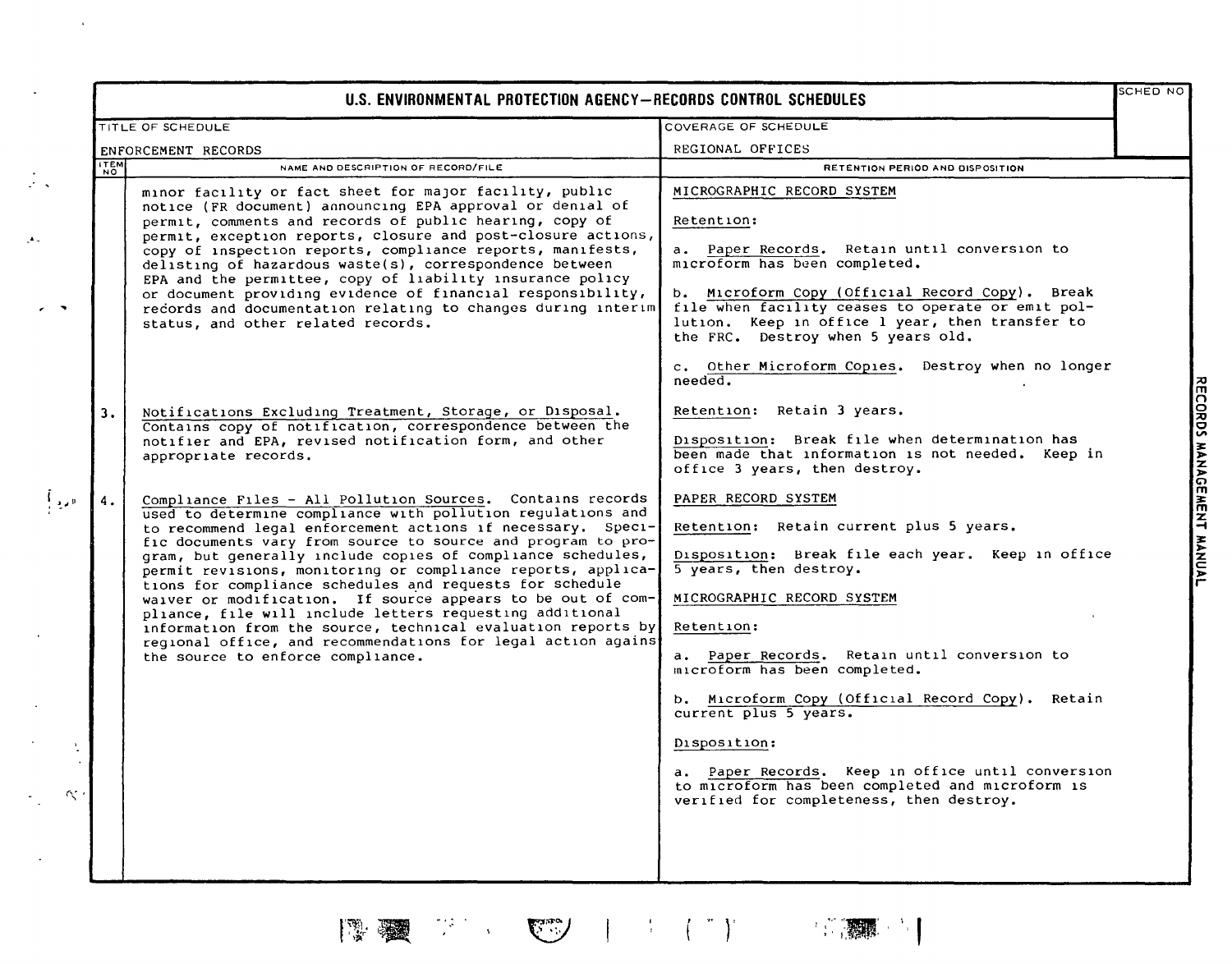|             | U.S. ENVIRONMENTAL PROTECTION AGENCY-RECORDS CONTROL SCHEDULES                                                                                                                    |                                                                                                                                                                                                                                         | SCHED NO |
|-------------|-----------------------------------------------------------------------------------------------------------------------------------------------------------------------------------|-----------------------------------------------------------------------------------------------------------------------------------------------------------------------------------------------------------------------------------------|----------|
|             | <b>TITLE OF SCHEDULE</b>                                                                                                                                                          | COVERAGE OF SCHEDULE                                                                                                                                                                                                                    |          |
|             | ENFORCEMENT RECORDS                                                                                                                                                               | REGIONAL OFFICES                                                                                                                                                                                                                        |          |
| <b>ITEM</b> | NAME AND DESCRIPTION OF RECORD/FILE                                                                                                                                               | RETENTION PERIOD AND DISPOSITION                                                                                                                                                                                                        |          |
|             |                                                                                                                                                                                   | b. Microform Copy (Official Record Copy.) Break<br>file when facility ceases to operate or emit pol-<br>lution. Keep in office 1 year, then transfer to<br>the FRC. Destroy when 5 years old.                                           |          |
|             |                                                                                                                                                                                   | c. Other Microform Copies. Destroy when no longer<br>needed.                                                                                                                                                                            |          |
| 5.          | Enforcement Action Case Files - All Pollution Programs.<br>Includes all Cases referred to Legal staff from all program                                                            | PAPER RECORD SYSTEM                                                                                                                                                                                                                     |          |
|             | offices for legal action against a pollution source or dis-                                                                                                                       | Retention:                                                                                                                                                                                                                              |          |
|             | charger. Document contents vary from program to program but<br>generally includes records used to determine compliance                                                            | a. No Legal Action Required. Retain 5 years.                                                                                                                                                                                            |          |
|             | (item 4 above) and in addition: memos or transcripts docu-<br>menting informal meetings with officials of pollution<br>sources, pre-consent order correspondence, briefing memos, | b. Routine Legal Actions. Retain 20 years.                                                                                                                                                                                              |          |
|             | final consent orders, and court documents icluding briefs,<br>pleadings, judgment documents, and appellate documents.                                                             | c. Landmark Cases. Permanent (EPA Administrator<br>designates actions as landmark or precedent cases.)                                                                                                                                  |          |
|             |                                                                                                                                                                                   | Disposition:                                                                                                                                                                                                                            |          |
|             |                                                                                                                                                                                   | a. No Legal Action Required. Break file after<br>settlement or closing of case. Keep in office 1<br>year, then transfer to the FRC. Destroy when 5<br>years old.                                                                        |          |
|             |                                                                                                                                                                                   | b. Routine Legal Actions. Break file after<br>settlement or closing of case. Keep in office 2<br>years, then transfer to the FRC. Destroy when 20<br>years old.                                                                         |          |
|             |                                                                                                                                                                                   | c. Landmark Cases. Break file upon settlement or<br>closing of case. Keep in office 5 years, then<br>transfer to the FRC. Keep in FRC 15 years, then<br>offer to the FRC. Keep in FRC 15 years, then offer<br>to the Regional Archives. |          |
|             |                                                                                                                                                                                   | MICROGRAPHIC RECORD SYSTEM                                                                                                                                                                                                              |          |
|             |                                                                                                                                                                                   | Retention:                                                                                                                                                                                                                              |          |
|             |                                                                                                                                                                                   | No Legal Action Required.<br>a.                                                                                                                                                                                                         |          |
|             |                                                                                                                                                                                   | 1. Paper Records. Retain until conversion to<br>microform has been completed.                                                                                                                                                           |          |
|             |                                                                                                                                                                                   | 2. Microform Copy (Official Record Copy).<br>Retain 5 years.                                                                                                                                                                            |          |

 $\ddotsc$ 

 $\mathcal{L}^{\text{max}}_{\text{max}}$ 

 $\mathcal{L}^{\mathcal{L}}$  $\frac{1}{2}$ 

 $\varphi_{\sigma}$ 

 $\frac{1}{2}$  ,  $\frac{1}{2}$  ,  $\frac{1}{2}$  ,  $\frac{1}{2}$ 

 $\bar{\mathbf{v}}$ 

 $\mathcal{A}$ 

 $\frac{1}{2}$ 

 $\mathbb{E}[\mathcal{F}_1] = \mathbb{E}[\mathcal{F}_1]$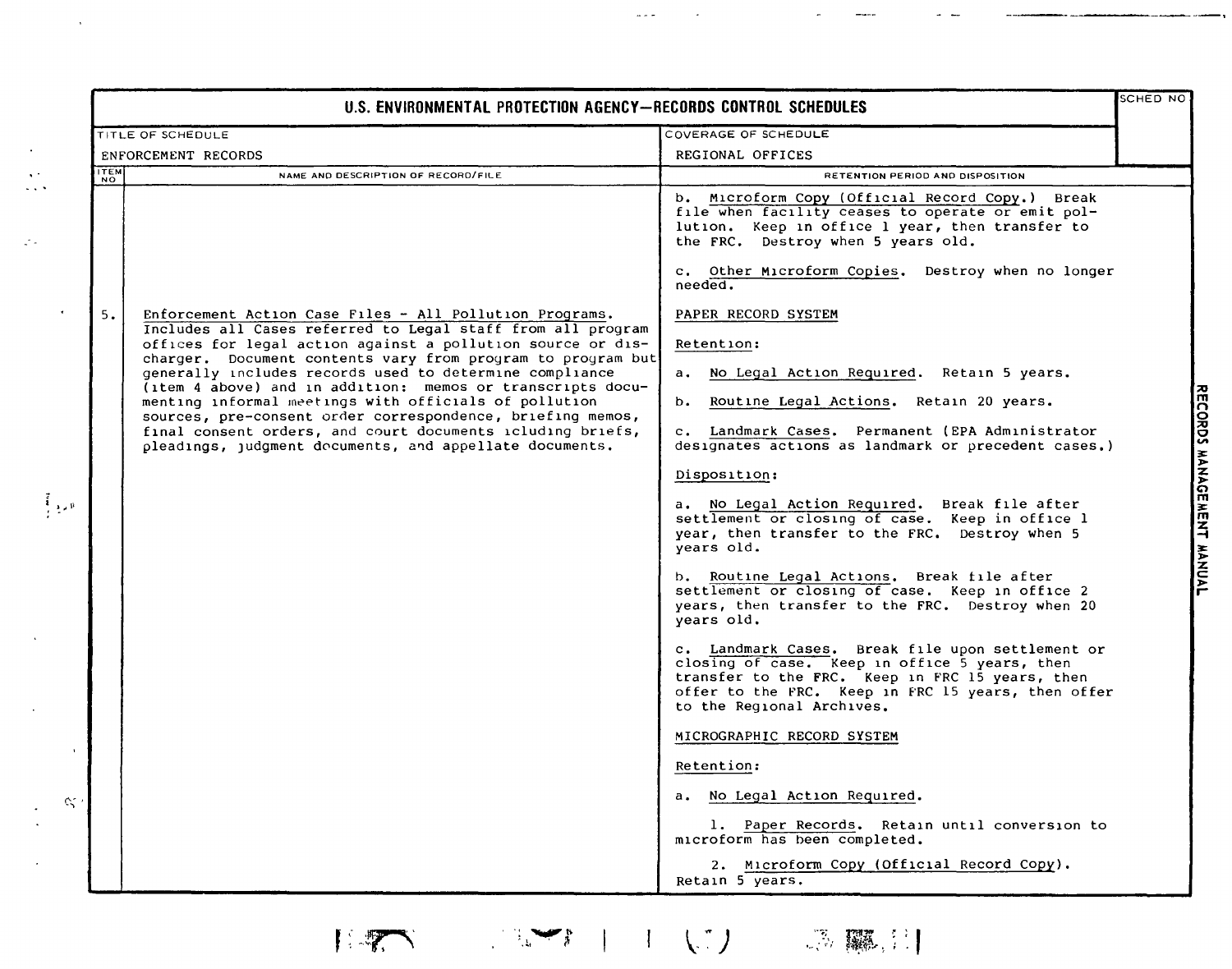|                                                                       | U.S. ENVIRONMENTAL PROTECTION AGENCY-RECORDS CONTROL SCHEDULES                                                                                                                  |
|-----------------------------------------------------------------------|---------------------------------------------------------------------------------------------------------------------------------------------------------------------------------|
| COVERAGE OF SCHEDULE<br>TITLE OF SCHEDULE                             |                                                                                                                                                                                 |
| ENFORCEMENT RECORDS                                                   | REGIONAL OFFICES                                                                                                                                                                |
| <b>ITEM</b><br>NAME AND DESCRIPTION OF RECORD/FILE<br>NO <sup>"</sup> | RETENTION PERIOD AND DISPOSITION                                                                                                                                                |
|                                                                       | b. Routine Legal Actions.                                                                                                                                                       |
|                                                                       | 1. Paper Records. Retain until conversion to<br>microform has been been completed.                                                                                              |
|                                                                       | 2. Microform Copy (Official Record Copy).<br>Retain 20 years.                                                                                                                   |
|                                                                       | c. Landmark Cases.                                                                                                                                                              |
|                                                                       | 1. Paper Records. Retain until conversion to<br>microtorm has been completed.                                                                                                   |
|                                                                       | 2. Microform Copy (Official Record Copy).<br>Permanent.                                                                                                                         |
|                                                                       | Disposition:                                                                                                                                                                    |
|                                                                       | a. No Legal Action Required.                                                                                                                                                    |
|                                                                       | 1. Paper Records. Keep in office until con-<br>version to microform has been completed and micro-<br>form is verified for completeness, then destroy.                           |
|                                                                       | 2. Microform Copy (Official Record Copy).<br>Break file after settlement or closing of case.<br>Keep in office 1 year, then transfer to the FRC.<br>Destroy when 5 years old.   |
|                                                                       | 3. Other Microform Copies. Destroy when no<br>longer needed.                                                                                                                    |
|                                                                       | b. Routine Legal Actions.                                                                                                                                                       |
|                                                                       | 1. Paper Records. Keep in office until con-<br>version to microform has been completed and micro-<br>form has been verified for completeness, then<br>destroy.                  |
|                                                                       | 2. Microform Copy (Official Record Copy).<br>Break file after settlement or closing of case.<br>Keep in office 2 years, then transfer to the FRC.<br>Destroy when 20 years old. |
|                                                                       | 3. Other Microform Copies. Destroy when no<br>longer needed.                                                                                                                    |

歌羽

•0.

 $\frac{1}{\sqrt{2}}$ 

 $\mathcal{A}^{\mathcal{A}}$ 

**FCORDS** ~ z **GEMENT FANCAL**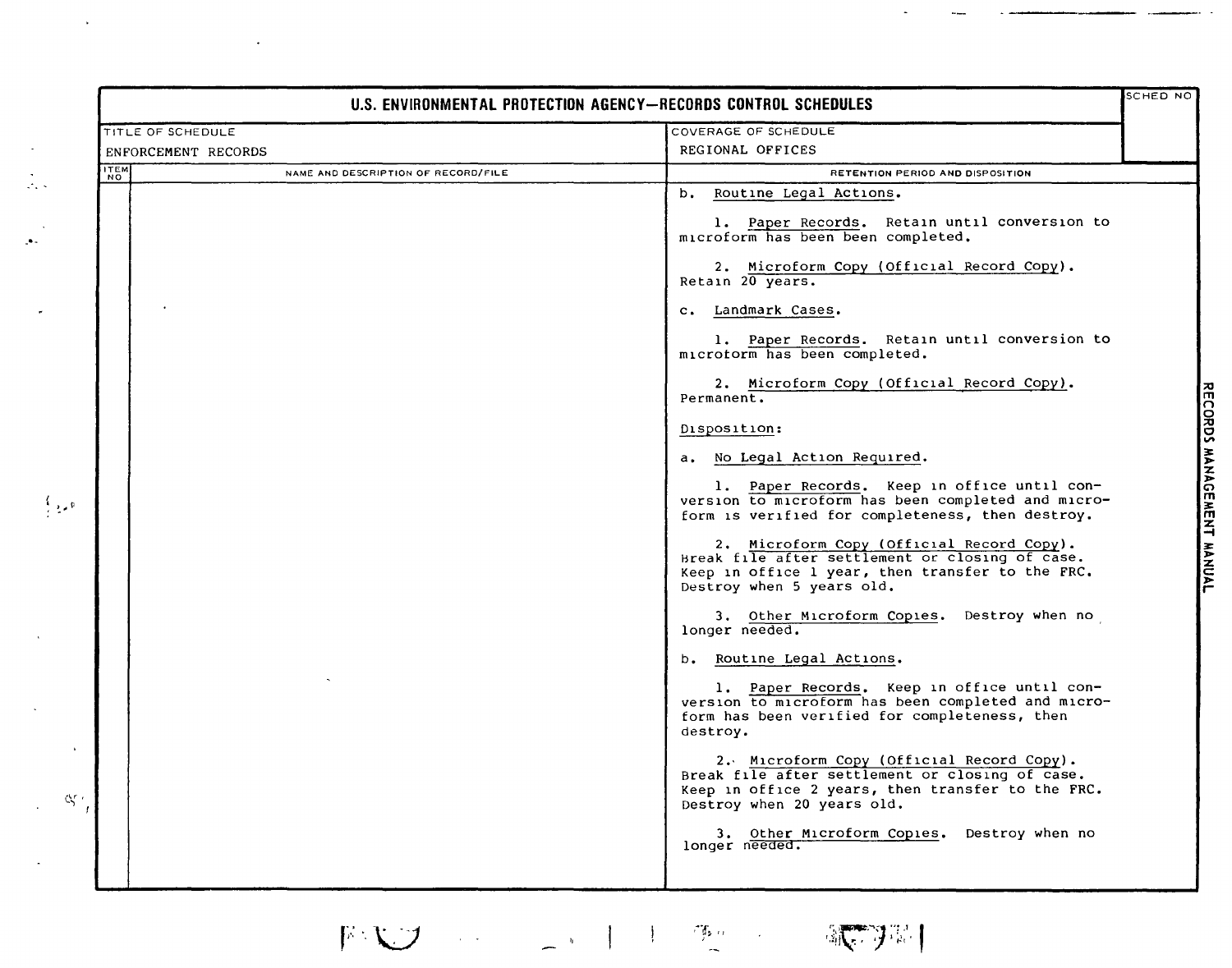|             | U.S. ENVIRONMENTAL PROTECTION AGENCY-RECORDS CONTROL SCHEDULES                                                                                                                                                                                                                                                                                                                                                                              |                                                                                                                                                                                                                                                                                                                                                                                                                              |  |
|-------------|---------------------------------------------------------------------------------------------------------------------------------------------------------------------------------------------------------------------------------------------------------------------------------------------------------------------------------------------------------------------------------------------------------------------------------------------|------------------------------------------------------------------------------------------------------------------------------------------------------------------------------------------------------------------------------------------------------------------------------------------------------------------------------------------------------------------------------------------------------------------------------|--|
|             | TITLE OF SCHEDULE                                                                                                                                                                                                                                                                                                                                                                                                                           | COVERAGE OF SCHEDULE                                                                                                                                                                                                                                                                                                                                                                                                         |  |
|             | ENFORCEMENT RECORDS                                                                                                                                                                                                                                                                                                                                                                                                                         | REGIONAL OFFICES                                                                                                                                                                                                                                                                                                                                                                                                             |  |
| <b>ITEM</b> | NAME AND DESCRIPTION OF RECORD/FILE                                                                                                                                                                                                                                                                                                                                                                                                         | RETENTION PERIOD AND DISPOSITION                                                                                                                                                                                                                                                                                                                                                                                             |  |
|             |                                                                                                                                                                                                                                                                                                                                                                                                                                             | c. Landmark Cases.<br>1. Paper Records. Keep in office until con-<br>version to microform has been completed and micro-<br>form is verified for completeness, then destroy.<br>2. Microform Copy (Official Record Copy).<br>Ofter to NARS when 20 years old silver halide<br>microfilm plus one silver, diazo, or vesicular<br>duplicate. Transfer certified microfilm in cubic<br>foot blocks to FRC pending offer to NARS. |  |
| 6.          | Rapid Tax Amortization File. Contains records used to<br>grant Federal tax deductions to facilities that have in-<br>stalled pollution control equipment and devices. Records<br>consist of applications, state certifications, technical<br>review by reqional office, legal review by regional office,<br>Federal certification, and related correspodence.                                                                               | 3. Other Microform Copies. Destroy when no<br>longer needed.<br>Retention: Retain 7 years.<br>Disposition: Break file upon Federal certifica-<br>tion. Keep in office 2 years, then transfer to the<br>FRC. Destroy when 7 years old.                                                                                                                                                                                        |  |
| 7.          | Public Hearings File. Contains records used in conducting<br>public hearings at which interested groups comment on pro-<br>posed indirect sources regularions, compliance schedules,<br>and transportation control regulations. Records considerat<br>citizen and congressional inquiries, administrative documen-<br>tation arranging the hearing, public notice of hearing, and<br>copy of hearing transcript, RCRA permit, 404(c), NPES. | Retention: Permanent.<br>Disposition: Break file upon completion of hear-<br>Ing. Keep in office until all required action<br>items have been sompleted, then transfer to the<br>FRC. Keep in FRC 10 years, then offer to the<br>Reqional Archives.                                                                                                                                                                          |  |
| $\bf 8$ .   | Adjudicatory Hearings File. Contains records used in con-<br>ducting hearings in which issues of fact concerning regula-<br>tion enforcement are decaded. Records consist of adminis-<br>trative documents arranging hearing, public-natices of hear-<br>ings, prehearing transcripts, Adminisitrative Law Judge<br>judgment orders, transcript of hearing, all exhibits enter-<br>ed, and other related records.                           | Retention: Permanent.<br>Disposition: Break file upon completion of hear-<br>ing. Keep in office until all required action<br>rtems have been completed, then transfer to the<br>FRC. Keep in FRC TO years. then offer to the<br>Regional Archives.                                                                                                                                                                          |  |
| 9.          | State Regulations File. Contains copies of State environ-<br>mental regulations used for reference.                                                                                                                                                                                                                                                                                                                                         | Retention: See Disposition below.<br>Disposition: Destroy when no longer needed for<br>reference.                                                                                                                                                                                                                                                                                                                            |  |

 $\langle \cdot \rangle$ 

 $\sim 10$ 

 $\frac{1}{2}$  .

 $\mathcal{A}^{\mathcal{A}}$ 

 $\pmb{\cdot}$ 

 $\mathcal{A}$ 

 $\sim$ 

 $\left| \begin{array}{ccccc} \text{diag} & \text{diag} & \text{diag} & \text{diag} & \text{diag} & \text{diag} & \text{diag} & \text{diag} & \text{diag} & \text{diag} & \text{diag} & \text{diag} & \text{diag} & \text{diag} & \text{diag} & \text{diag} & \text{diag} & \text{diag} & \text{diag} & \text{diag} & \text{diag} & \text{diag} & \text{diag} & \text{diag} & \text{diag} & \text{diag} & \text{diag} & \text{diag} & \text{diag} & \text{diag} & \text{diag} & \text{diag} & \text{diag} & \text{diag} & \text{diag}$ 

 $\sim 10^7$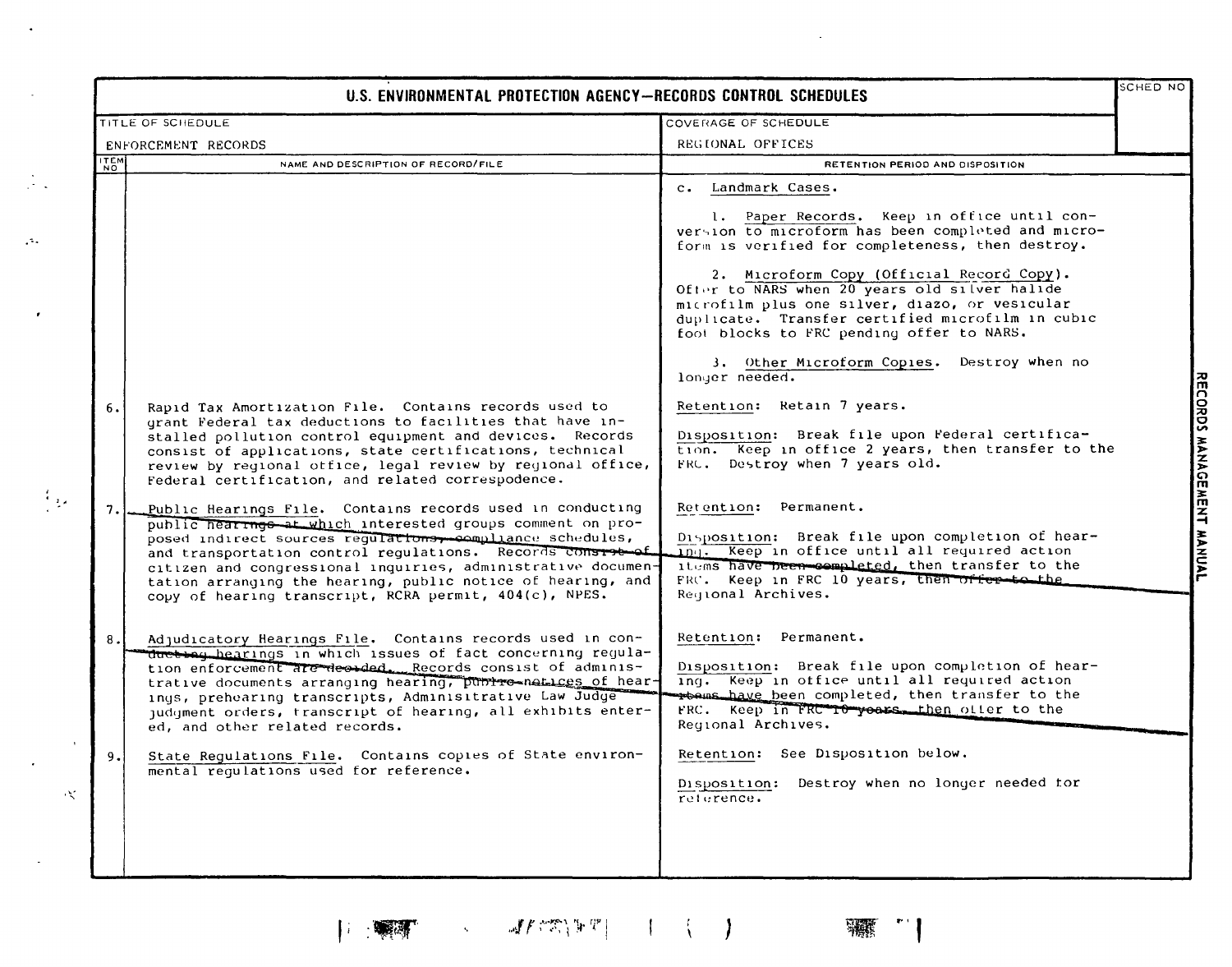|                 | U.S. ENVIRONMENTAL PROTECTION AGENCY-RECORDS CONTROL SCHEDULES                                                                                                                                                                                                                                                                                                                                                                                                                                                                                                                                                                                                                                                                                                                                                                                                                                                                                                                                                                                                                                                                     |                                                                                                                                                                                                                                                             |  |
|-----------------|------------------------------------------------------------------------------------------------------------------------------------------------------------------------------------------------------------------------------------------------------------------------------------------------------------------------------------------------------------------------------------------------------------------------------------------------------------------------------------------------------------------------------------------------------------------------------------------------------------------------------------------------------------------------------------------------------------------------------------------------------------------------------------------------------------------------------------------------------------------------------------------------------------------------------------------------------------------------------------------------------------------------------------------------------------------------------------------------------------------------------------|-------------------------------------------------------------------------------------------------------------------------------------------------------------------------------------------------------------------------------------------------------------|--|
|                 | TITLE OF SCHEDULE                                                                                                                                                                                                                                                                                                                                                                                                                                                                                                                                                                                                                                                                                                                                                                                                                                                                                                                                                                                                                                                                                                                  | COVERAGE OF SCHEDULE                                                                                                                                                                                                                                        |  |
|                 | ENFORCEMENT RECORDS                                                                                                                                                                                                                                                                                                                                                                                                                                                                                                                                                                                                                                                                                                                                                                                                                                                                                                                                                                                                                                                                                                                | REGIONAL OFFICES                                                                                                                                                                                                                                            |  |
| <b>ITEM</b>     | NAME AND DESCRIPTION OF RECORD/FILE                                                                                                                                                                                                                                                                                                                                                                                                                                                                                                                                                                                                                                                                                                                                                                                                                                                                                                                                                                                                                                                                                                | RETENTION PERIOD AND DISPOSITION                                                                                                                                                                                                                            |  |
| 10 <sub>l</sub> | State Implementation Plans File. Contains copies of State<br>implementation plans and revisions to plans approved by<br>legal staff.                                                                                                                                                                                                                                                                                                                                                                                                                                                                                                                                                                                                                                                                                                                                                                                                                                                                                                                                                                                               | Retention: See Disposition below.<br>Disposition: Destroy when no longer needed.                                                                                                                                                                            |  |
| 11 <sub>1</sub> | Compliance Schedules File. Contains copies of schedules,<br>proposed Federal Regrstor package and final promulgation.<br>Schedules are approved by legal staff and used for<br>reference.                                                                                                                                                                                                                                                                                                                                                                                                                                                                                                                                                                                                                                                                                                                                                                                                                                                                                                                                          | Retention: Retain 5 years.<br>Disposition: Break file upon approval of<br>schedules. Keep in office 5 years then destroy.                                                                                                                                   |  |
| 12 <sub>1</sub> | Enforcement and Liability Records. Contains records used<br>to document the liability and financial responsibility of<br>an owner or operator of an uncontrolled hazardous waste<br>site. Records consist of a copy of official notification<br>from the owner/operator of a facility that the facility is<br>in compliance with Section 107(k)(2) of the Comprehensive<br>Environmental Response, Compensation, and Liability Act;<br>documentation of determination by the Agency that the<br>owner/operator of a facility has or has not complied; copy<br>of any Administrative action for judicial review; official<br>notification from owner/operator that financial responsibi-<br>lity has been established consistent with the risks associa-<br>ted with the type of waste at the site; documented verifi-<br>cation by EPA that the owner/operator has established<br>appropriate financial responsibility; copy of notification<br>to owner/operator of the facility for the need to adjust<br>financial responsibility, demand letter, referral of case<br>for filing of judicial action; and other related records. | Retention: Retain 20 years after completion of<br>legal and cost-recovery actions.<br>Disposition: Break file upon completion of all<br>legal and cost-recovery actions. Keep in office<br>2 years, then transfer to the FRC. Destroy when<br>20 years old. |  |
| 13.             | Legal Reference File. Contains records used by legal staff<br>for reference on legal programs, control strategies, hearing<br>procedures, judicial review environmental legislation, and<br>other reference materials.                                                                                                                                                                                                                                                                                                                                                                                                                                                                                                                                                                                                                                                                                                                                                                                                                                                                                                             | Retention: See Disposition below.<br>Disposition: Review in office every year retaining<br>files with continuing reference value and dispos-<br>ing of other materials.                                                                                     |  |
| 14.1            | Program Management File. Contains records pertaining to<br>all phases of the development and management of the region-<br>al enforcement program, including permit-edministration,<br>compliance determination, and legal enforcement actions.<br>Records consist of correspondence and reports relative to<br>policy and programs, manpower and budget, etc.                                                                                                                                                                                                                                                                                                                                                                                                                                                                                                                                                                                                                                                                                                                                                                      | Retention: Retain 10 years.<br>Disposition: Break file at end of 2 years. Keep<br>in office 2 years, then transfer to the FRC.<br>Destroy when 10 years old.                                                                                                |  |



 $\mathcal{A}_\sigma$ 





**WA** 

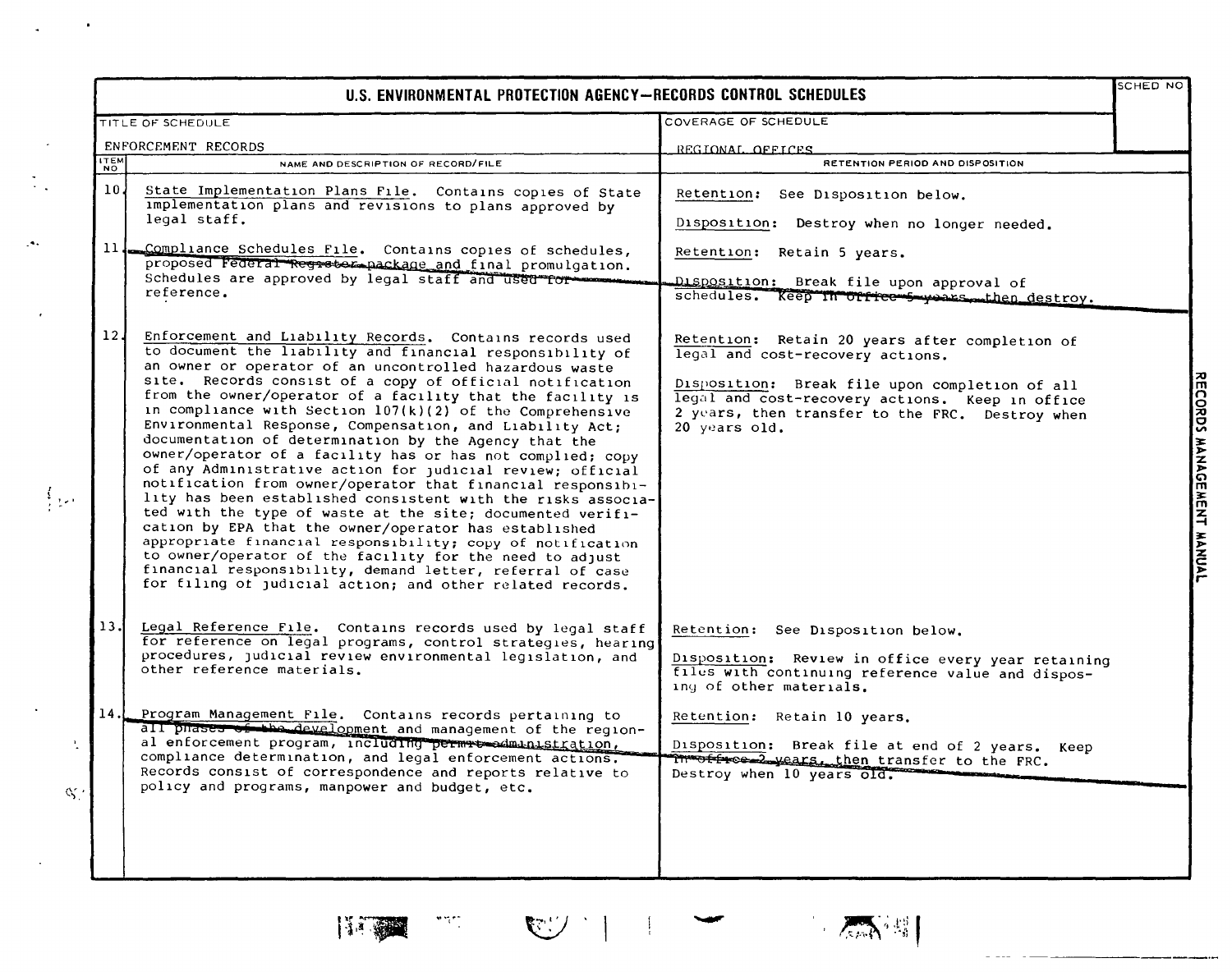|                         |                                                                                                                                                                                                                                                                | COVERAGE OF SCHEDULE                                                                                                                                                                       |  |
|-------------------------|----------------------------------------------------------------------------------------------------------------------------------------------------------------------------------------------------------------------------------------------------------------|--------------------------------------------------------------------------------------------------------------------------------------------------------------------------------------------|--|
|                         | TITLE OF SCHEDULE                                                                                                                                                                                                                                              | REGIONAL OFFICES                                                                                                                                                                           |  |
|                         | ENFORCEMENT RECORDS                                                                                                                                                                                                                                            |                                                                                                                                                                                            |  |
| ITEM<br>15 <sup>1</sup> | NAME AND DESCRIPTION OF RECORD/FILE<br>Enforcement/Compliance Administrative Files. Includes cor-<br>respondence with States on EPA policy, state implementation<br>plan revisions and comments, state enforcement commitment,<br>and results of State audits. | RETENTION PERIOD AND DISPOSITION<br>Retention: Retain 5 years.<br>Disposition: Break file at end of year. Keep in<br>office 1 year, then transfer to the FRC. Destroy<br>when 5 years old. |  |
|                         |                                                                                                                                                                                                                                                                |                                                                                                                                                                                            |  |
|                         |                                                                                                                                                                                                                                                                |                                                                                                                                                                                            |  |
|                         |                                                                                                                                                                                                                                                                |                                                                                                                                                                                            |  |

THE CONTRACTOR OF THE CONTRACTOR

 $\mathcal{L}_{\mathcal{A}}$ 

 $\mathbb{R}^2$ 

 $\bar{z}$ 

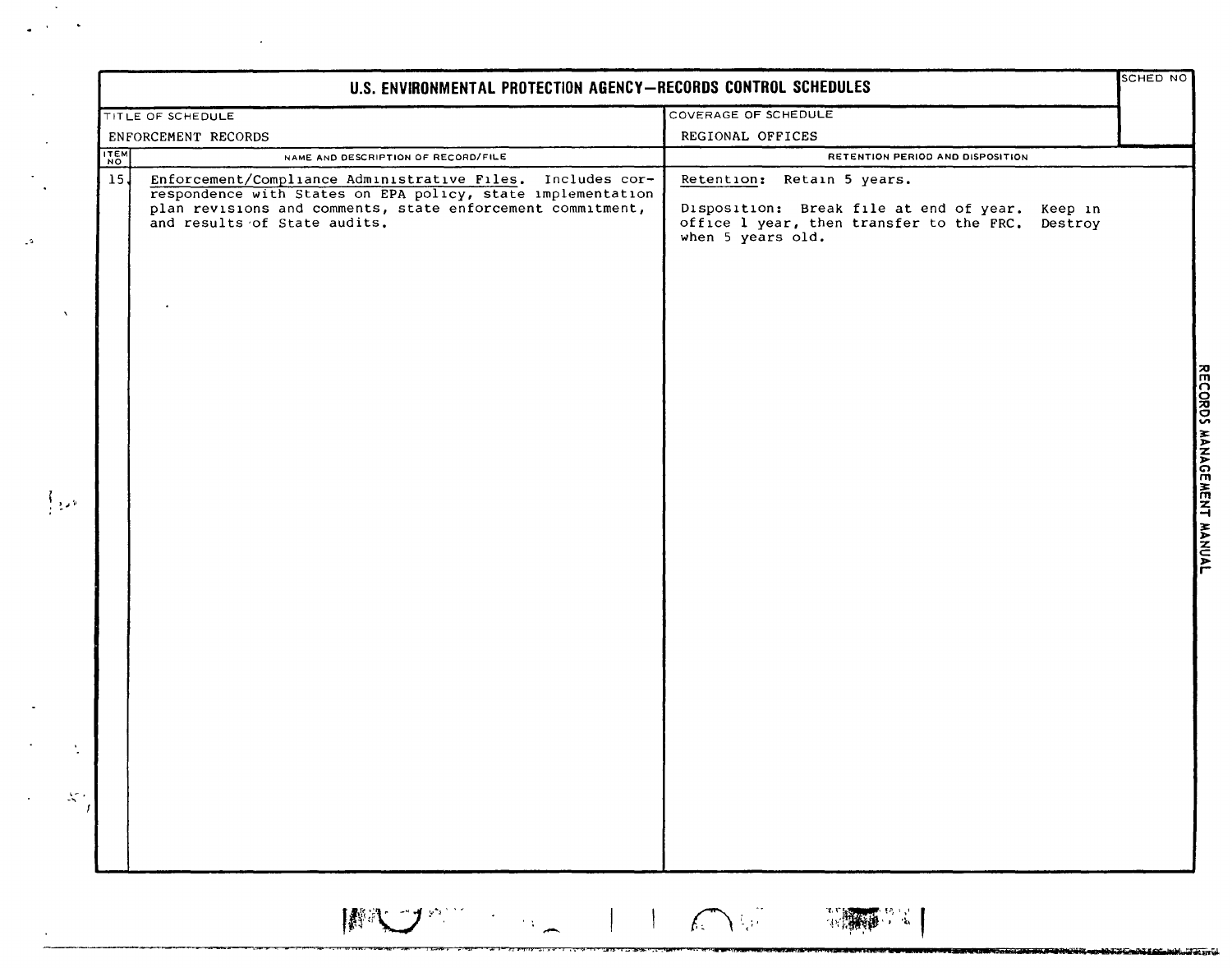Atch to SF **115** (Info for "PERHANENT" retention records)

 $\mathbf{I}$ 



 $\frac{1}{2}$ 

 $\mathcal{F}(\mathcal{L}^{\mathcal{A}})$  .

(No new Permanent retention records to report)